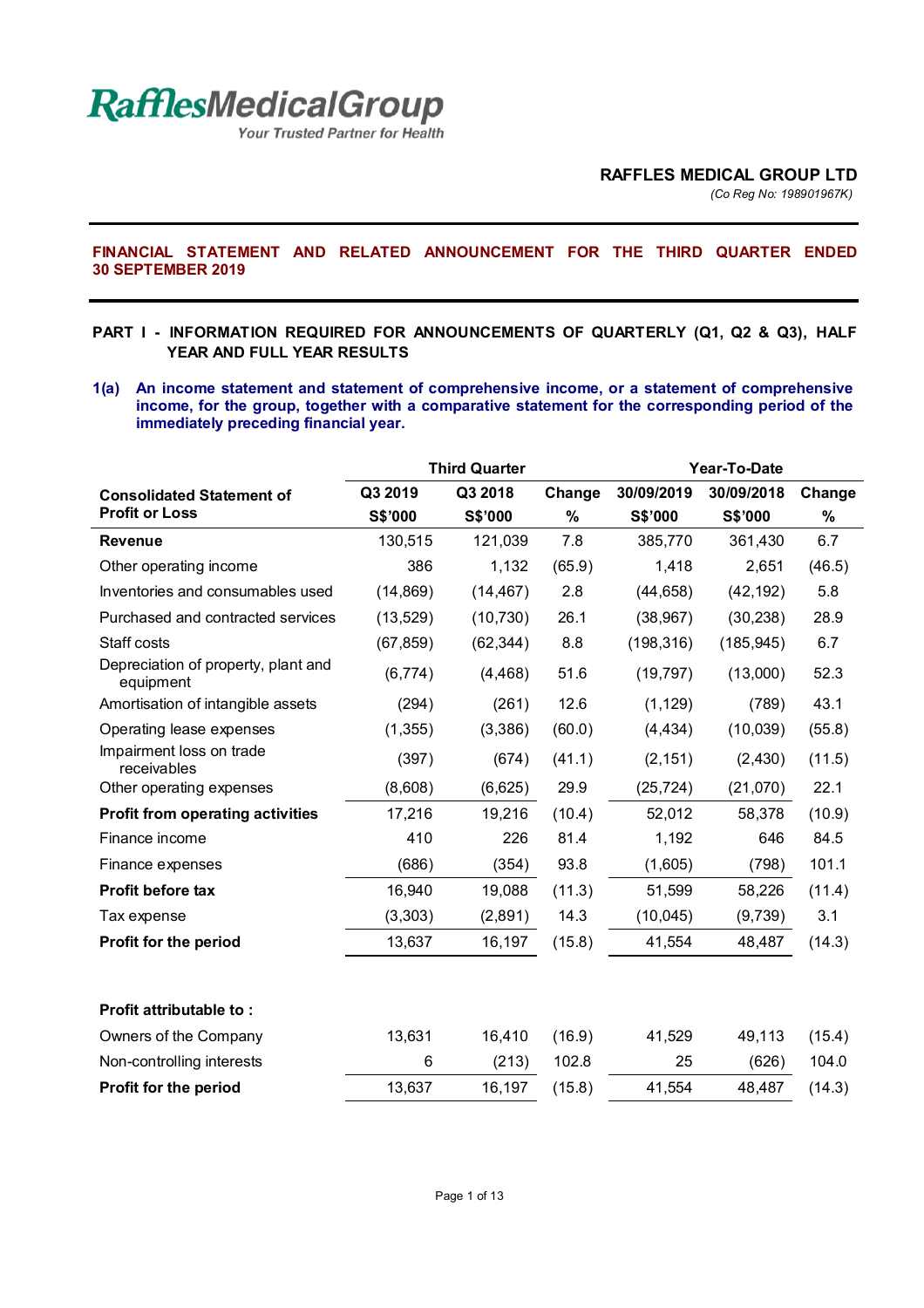Your Trusted Partner for Health

**1(a) An income statement and statement of comprehensive income, or a statement of comprehensive income, for the group, together with a comparative statement for the corresponding period of the immediately preceding financial year (Cont'd).** 

|                                                                          | <b>Third Quarter</b> |                |        | Year-To-Date   |                |        |
|--------------------------------------------------------------------------|----------------------|----------------|--------|----------------|----------------|--------|
|                                                                          | Q3 2019              | Q3 2018        | Change | 30/09/2019     | 30/09/2018     | Change |
| <b>Consolidated statement of</b><br>comprehensive income                 | <b>S\$'000</b>       | <b>S\$'000</b> | %      | <b>S\$'000</b> | <b>S\$'000</b> | %      |
| <b>Profit for the period</b>                                             | 13,637               | 16,197         | (15.8) | 41,554         | 48,487         | (14.3) |
| Other comprehensive income                                               |                      |                |        |                |                |        |
| Items that are or may be reclassified<br>subsequently to profit or loss: |                      |                |        |                |                |        |
| Foreign currency translation differences<br>- foreign operations         | (2,767)              | (5,315)        | (47.9) | (3,792)        | (5,732)        | (33.8) |
| Total comprehensive income for the<br>period                             | 10,870               | 10,882         | (0.1)  | 37,762         | 42,755         | (11.7) |
| Total comprehensive income<br>attributable to:                           |                      |                |        |                |                |        |
| Owners of the company                                                    | 11,199               | 11,694         | (4.2)  | 38,208         | 44,016         | (13.2) |
| Non-controlling interests                                                | (329)                | (812)          | (59.5) | (446)          | (1,261)        | (64.6) |
| Total comprehensive income for the<br>period                             | 10,870               | 10,882         | (0.1)  | 37,762         | 42,755         | (11.7) |

### **Explanatory notes to the Consolidated Statement of Profit or Loss**

- 1. More purchased and contracted services were mainly attributed to higher insurance claims in tandem with increased insurance premiums.
- 2. Depreciation increased mainly due to the recognition of right-of-use assets as a result of the adoption of the new Singapore Financial Reporting Standards (International) (SFRS(I)) 16 *Leases*.
- 3. Decrease in operating lease expenses was mainly due to the adoption of the new SFRS(I) 16 *Leases*, which resulted in a corresponding increase for depreciation.
- 4. Increased advertising and marketing expenses as well as building and related expenses relating to the Raffles Specialist Centre and Raffles Hospital Chongqing accounted mainly for the higher other operating expenses in Q3 2019.
- 5. Profit for the period includes the following:

|                                                                              | <b>Third Quarter</b>      |                           |                       | Year-To-Date                 |
|------------------------------------------------------------------------------|---------------------------|---------------------------|-----------------------|------------------------------|
| Group                                                                        | Q3 2019<br><b>S\$'000</b> | Q3 2018<br><b>S\$'000</b> | 30/09/2019<br>S\$'000 | 30/09/2018<br><b>S\$'000</b> |
| (a) Other operating income                                                   |                           |                           |                       |                              |
| Gain on disposal of property, plant and equipment                            |                           |                           | 33                    | 53                           |
| Foreign exchange (loss) / gain                                               |                           | (121)                     |                       | 357                          |
| (b) Other operating expenses                                                 |                           |                           |                       |                              |
| Recovery of bad debts                                                        | (52)                      | (479)                     | (289)                 | (1,404)                      |
| Property, plant and equipment written off                                    | 58                        | 4                         | 89                    | 67                           |
| Write-off for stock obsolescence                                             | 30                        | 40                        | 117                   | 127                          |
| Foreign exchange loss                                                        | 49                        |                           | 186                   |                              |
| Donations                                                                    | 10                        | 198                       | 11                    | 449                          |
| (c) Adjustment for over / under provision of tax in respect of prior years:  |                           |                           |                       |                              |
| Current tax expenses - (Over) / Under provision in<br>respect of prior years |                           | (3)                       | (20)                  | 84                           |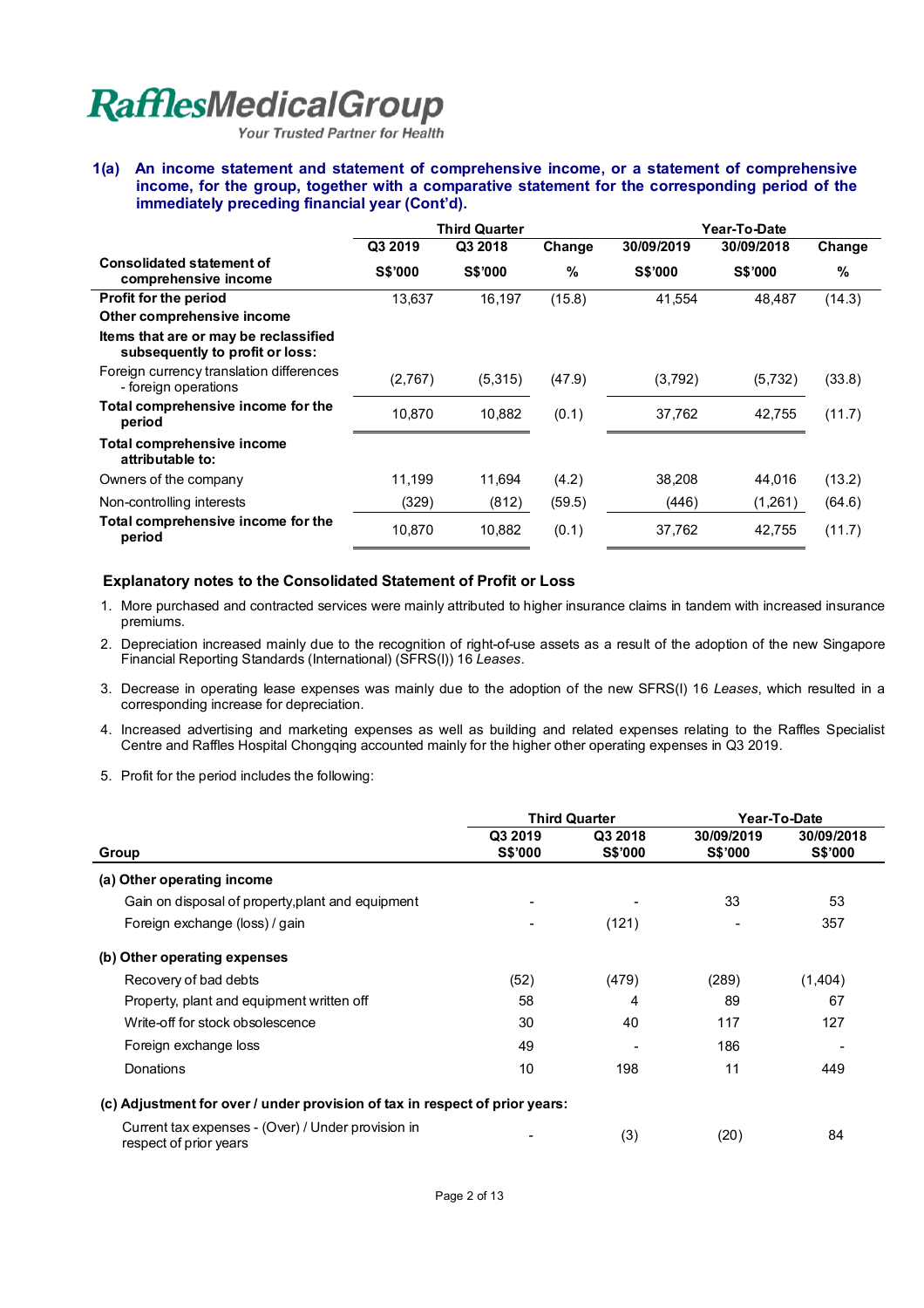Your Trusted Partner for Health

### **1(b)(i) A statement of financial position (for the issuer and group), together with a comparative statement as at the end of the immediately preceding financial year.**

|                                                 | Group                        |                              | Company                      |                       |  |
|-------------------------------------------------|------------------------------|------------------------------|------------------------------|-----------------------|--|
| <b>Statements of Financial Position</b>         | 30/09/2019<br><b>S\$'000</b> | 31/12/2018<br><b>S\$'000</b> | 30/09/2019<br><b>S\$'000</b> | 31/12/2018<br>S\$'000 |  |
|                                                 |                              |                              |                              |                       |  |
| <b>Non-current assets</b>                       |                              |                              |                              |                       |  |
| Property, plant and equipment                   | 644,106                      | 565,716                      | 8,492                        | 5,808                 |  |
| Intangible assets and goodwill                  | 36,537                       | 37,287                       | 1,047                        | 1,167                 |  |
| Investment properties                           | 311,212                      | 311,160                      |                              |                       |  |
| <b>Subsidiaries</b>                             |                              |                              | 571,446                      | 562,604               |  |
| Deferred tax assets                             | 1,237                        | 1,011                        |                              |                       |  |
| Trade and other receivables                     | 2,301                        | 2,590                        | 5,684                        | 5,869                 |  |
|                                                 | 995,393                      | 917,764                      | 586,669                      | 575,448               |  |
| <b>Current assets</b>                           |                              |                              |                              |                       |  |
| Inventories                                     | 9,977                        | 9,320                        | 2,385                        | 2,341                 |  |
| Trade and other receivables                     | 93,644                       | 83,221                       | 106,691                      | 151,955               |  |
| Cash and cash equivalents                       | 118,038                      | 105,984                      | 39,578                       | 2,609                 |  |
|                                                 | 221,659                      | 198,525                      | 148,654                      | 156,905               |  |
| <b>Total assets</b>                             | 1,217,052                    | 1,116,289                    | 735,323                      | $\overline{732,}353$  |  |
| Equity attributable to owners of the<br>Company |                              |                              |                              |                       |  |
| Share capital                                   | 393,470                      | 365,332                      | 393,470                      | 365,332               |  |
| <b>Reserves</b>                                 | 428,811                      | 435,157                      | 250,891                      | 290,560               |  |
|                                                 | 822,281                      | 800,489                      | 644,361                      | 655,892               |  |
| <b>Non-controlling interests</b>                | 15,691                       | 16,137                       |                              |                       |  |
| <b>Total equity</b>                             | 837,972                      | 816,626                      | 644,361                      | 655,892               |  |
| <b>Non-current liabilities</b>                  |                              |                              |                              |                       |  |
| Loans and borrowings                            | 118,994                      | 97,189                       | 22,157                       | 20,775                |  |
| Trade and other payables                        | 28,933                       | 11,380                       | 9,906                        | 868                   |  |
| Finance lease liabilities                       | 13,561                       |                              | 2,260                        |                       |  |
| Deferred tax liabilities                        | 4,681                        | 4,765                        | 644                          | 644                   |  |
|                                                 | 166,169                      | 113,334                      | 34,967                       | 22,287                |  |
| <b>Current liabilities</b>                      |                              |                              |                              |                       |  |
| Loans and borrowings                            | 9,508                        | 19,307                       | 9,508                        | 19,307                |  |
| <b>Current tax liabilities</b>                  | 13,191                       | 13,583                       | 1,111                        | 1,573                 |  |
| Trade and other payables                        | 153,812                      | 136,789                      | 44,018                       | 33,294                |  |
| Finance lease liabilities                       | 6,955                        |                              | 1,358                        |                       |  |
| Other financial liabilities                     | 2,826                        | 2,790                        |                              |                       |  |
| Insurance contract provisions                   | 26,619                       | 13,860                       |                              |                       |  |
|                                                 | 212,911                      | 186,329                      | 55,995                       | 54,174                |  |
| <b>Total liabilities</b>                        | 379,080                      | 299,663                      | 90,962                       | 76,461                |  |
| <b>Total equity and liabilities</b>             | 1,217,052                    | 1,116,289                    | 735,323                      | 732,353               |  |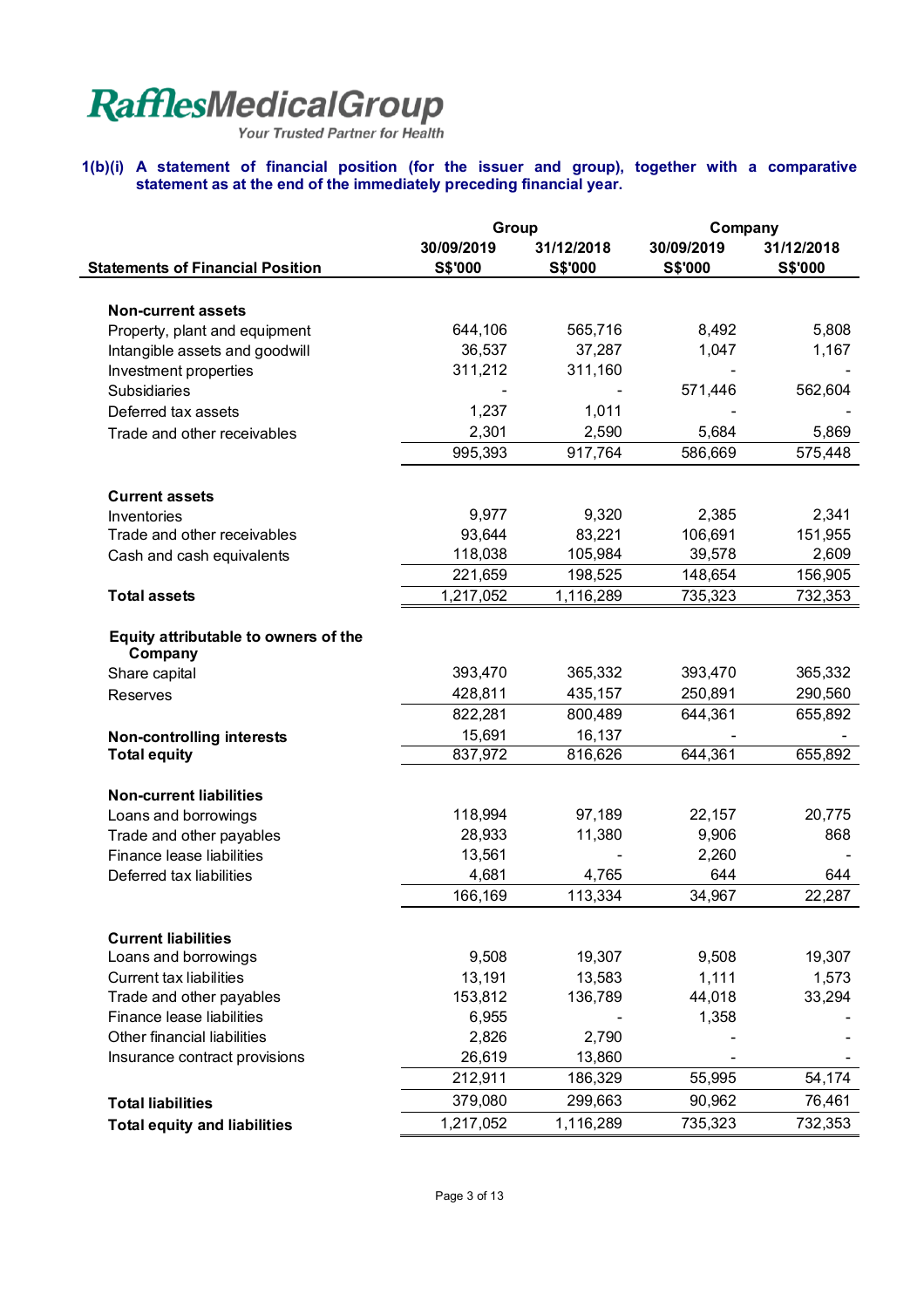

**Your Trusted Partner for Health** 

### **1(b)(i) A statement of financial position (for the issuer and group), together with a comparative statement as at the end of the immediately preceding financial year. (Cont'd)**

### **Explanatory notes to the Statement of Financial Position**

- 1. Property, plant and equipment increased by S\$78.4 million, largely due to the capital development expenditure for Raffles Hospital Chongqing and Raffles Hospital Shanghai as well as the recognition of right-of-use asset resulting from the adoption of the new SFRS(I) 16 *Leases*.
- 2. Trade and other receivables increased mainly due to billings for premium from the Group's insurance business.
- 3. The increase in loans and borrowings was due to bank loans obtained to finance the project expenditure incurred for Raffles Hospital Shanghai and Raffles Hospital Chongqing.
- 4. Trade and other payables increased mainly due to accrual for project expenditure incurred for Raffles Hospital Shanghai and Raffles Hospital Chongqing and loan from non-controlling interests of the subsidiary.
- 5. Finance lease liabilities arose from the adoption of the new SFRS(I) 16 *Leases*. The lease liabilities relate to the present value of future lease payment due to the lessors.
- 6. Insurance contract provisions increased by S\$12.8 million, mainly due to higher provision for unearned premiums resulting from billings for premium from the Group's insurance business.

### **1(b)(ii) Aggregate amount of group's borrowings and debt securities.**

### **Amount repayable in one year or less, or on demand**

|                    | As at 30/09/2019     |                    | As at 31/12/2018     |
|--------------------|----------------------|--------------------|----------------------|
| Secured<br>S\$'000 | Unsecured<br>S\$'000 | Secured<br>S\$'000 | Unsecured<br>S\$'000 |
| -                  | 9.508                | -                  | 19.307               |

### **Amount repayable after one year**

| As at 30/09/2019   |                      | As at 31/12/2018   |                      |  |
|--------------------|----------------------|--------------------|----------------------|--|
| Secured<br>S\$'000 | Unsecured<br>S\$'000 | Secured<br>S\$'000 | Unsecured<br>S\$'000 |  |
| -                  | 118.994              | -                  | 97.189               |  |

### **Details of any collateral**

Nil.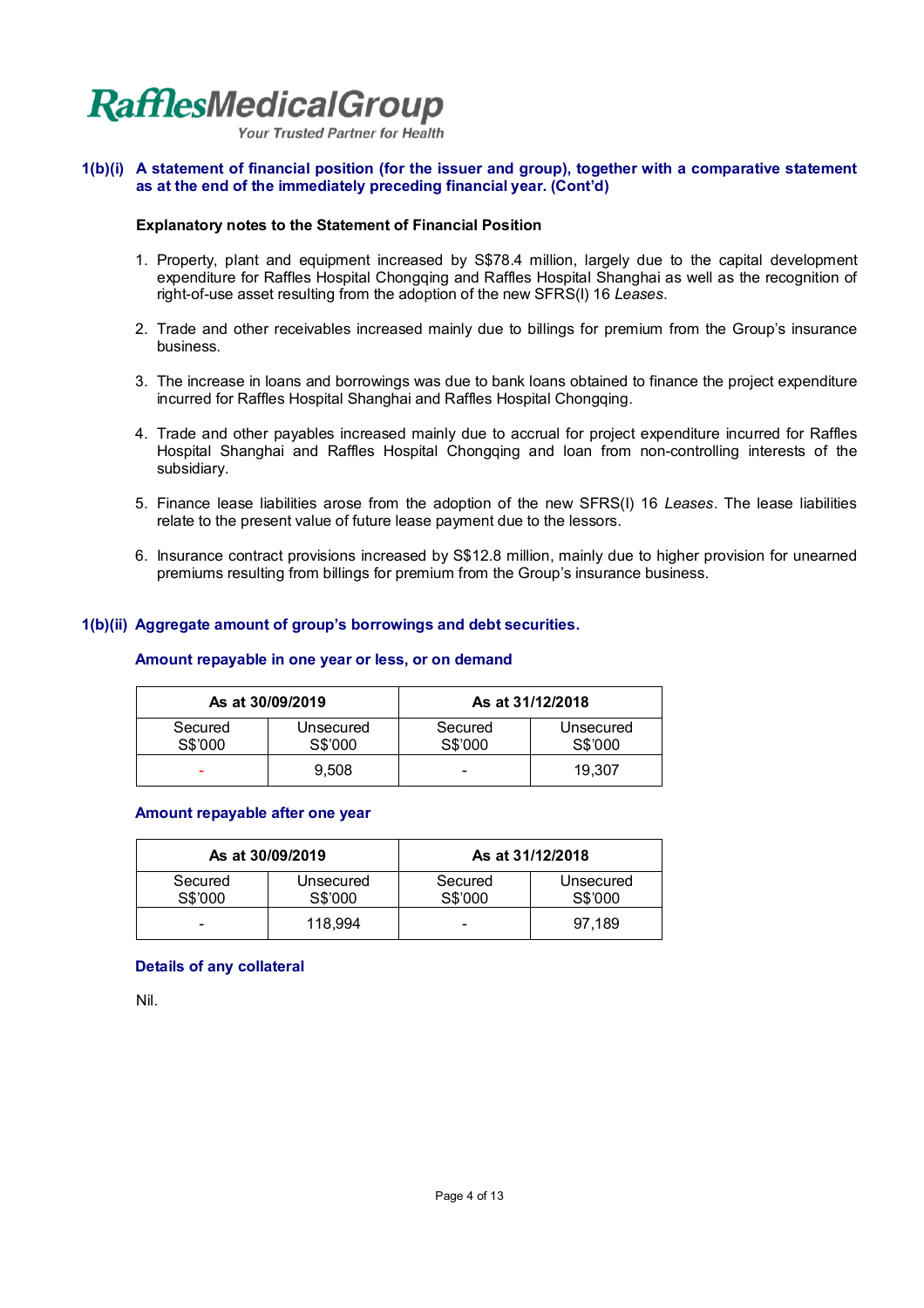Your Trusted Partner for Health

### **1(c) A statement of cash flows (for the group), together with a comparative statement for the corresponding period of the immediately preceding financial year.**

| Cash flows from operating activities                                                          | Q3 2019<br><b>S\$'000</b> | Q3 2018<br><b>S\$'000</b> |
|-----------------------------------------------------------------------------------------------|---------------------------|---------------------------|
| Profit for the period<br>Adjustments for:                                                     | 13,637                    | 16,197                    |
| Amortisation of intangible assets                                                             | 294                       | 261                       |
| Depreciation of property, plant and equipment                                                 | 6,774                     | 4,468                     |
| Equity-settled share-based payment transactions                                               | 407                       | 278                       |
| Finance expenses                                                                              | 686                       | 354                       |
| Finance income                                                                                | (410)                     | (226)                     |
| Property, plant and equipment written off                                                     | 58                        | 4                         |
| Tax expense                                                                                   | 3,303                     | 2,891                     |
| Changes in working capital :                                                                  | 24,749                    | 24,227                    |
| <b>Inventories</b>                                                                            | 113                       | (564)                     |
| Trade and other receivables                                                                   | (404)                     | 1,299                     |
| Trade and other payables                                                                      | 10,205                    | 14,003                    |
| Insurance contract provisions                                                                 | 2,536                     | (3,226)                   |
| Cash generated from operations                                                                | 37,199                    | 35,739                    |
| Tax paid                                                                                      | (3,904)                   | (3,694)                   |
| Interest paid                                                                                 | (503)                     | (334)                     |
| Net cash from operating activities                                                            | 32,792                    | 31,711                    |
| Cash flows from investing activities                                                          |                           |                           |
| Acquisition of intangible assets                                                              | (466)                     | (337)                     |
| Interest received                                                                             | 417                       | 252                       |
| Proceeds from disposal of property, plant and equipment                                       | 17                        | 1                         |
| Purchase of property, plant and equipment                                                     | (17, 353)                 | (4, 510)                  |
| Payment for investment properties under development                                           | (45)                      | (24, 820)                 |
| Net cash used in investing activities                                                         | (17, 430)                 | (29, 414)                 |
| Cash flows from financing activities                                                          |                           |                           |
| Dividends paid to owners of the Company                                                       | (9, 140)                  | (8,983)                   |
| Loan from subsidiary's non-controlling interest                                               | 8,454                     |                           |
| Repurchase of own shares                                                                      | (198)                     |                           |
| Acquisition of non-controlling interests                                                      |                           | (2, 413)                  |
| Proceeds from issue of shares under share option scheme                                       | 139                       | 123                       |
| Proceeds from bank loans                                                                      | 22,058                    | 128,703                   |
| Repayment of bank loans                                                                       | (18,091)                  | (124, 340)                |
| Payment of finance lease liabilities<br>Net cash from / (used in) financing activities        | (1, 952)<br>1,270         | (6,910)                   |
|                                                                                               |                           |                           |
| Net increase / (decrease) in cash and cash equivalents<br>Cash and cash equivalents at 1 July | 16,632<br>100,821         | (4,613)<br>108,409        |
| Effect of exchange rate fluctuations on cash held                                             | (521)                     | (1,224)                   |
| Cash and cash equivalents at 30 September                                                     |                           |                           |
|                                                                                               | 116,932                   | 102,572                   |

### **Explanatory notes to the Statement of Cash Flows**

The cash and cash equivalents for the statement of cash flows presentation excluded an amount of S\$1.1 million (US\$0.8 million) deposited in an escrow account of a subsidiary. The Group's cash and cash equivalents increased by S\$16.1 million from S\$100.8 million as at 30 June 2019 to S\$116.9 million as at 30 September 2019. This was mainly due to strong operating cash flows generated by the Group, partly offset by purchase of property, plant and equipment of S\$17.4 million.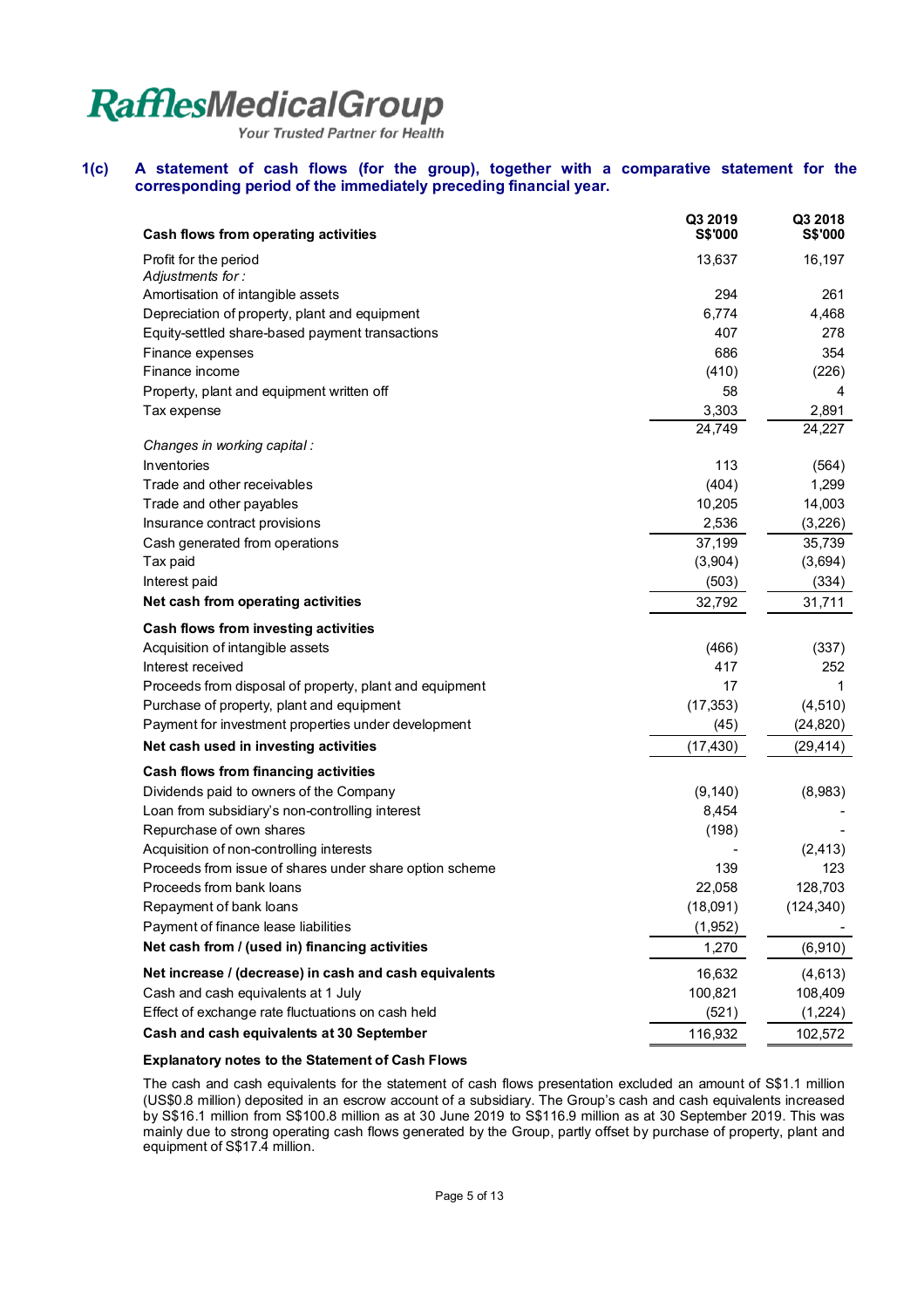Your Trusted Partner for Health

**1(d)(i) A statement (for the issuer and group) showing either (i) all changes in equity or (ii) changes in equity other than those arising from capitalisation issues and distributions to shareholders, together with a comparative statement for the corresponding period of the immediately preceding financial year.** 

|                                                                                                                     | Share<br>capital | <b>Translation</b><br>reserve | Share<br>option<br>reserve | <b>Revaluation</b><br>reserve | Other<br>reserve         | Accumulated<br>profits | <b>Total</b><br>attributable<br>to owners<br>of the<br>Company | Non-<br>controlling<br>interests | Total<br>equity |
|---------------------------------------------------------------------------------------------------------------------|------------------|-------------------------------|----------------------------|-------------------------------|--------------------------|------------------------|----------------------------------------------------------------|----------------------------------|-----------------|
| Group                                                                                                               | <b>S\$'000</b>   | <b>S\$'000</b>                | S\$'000                    | <b>S\$'000</b>                | S\$'000                  | <b>S\$'000</b>         | S\$'000                                                        | <b>S\$'000</b>                   | S\$'000         |
| At 1 July 2018                                                                                                      | 364,956          | (665)                         | 26,994                     | 1,712                         | (3,520)                  | 372,637                | 762,114                                                        | 17,126                           | 779,240         |
| <b>Total comprehensive</b><br>income for the period                                                                 |                  |                               |                            |                               |                          |                        |                                                                |                                  |                 |
| Profit for the period                                                                                               | $\blacksquare$   | $\overline{\phantom{a}}$      | $\overline{\phantom{a}}$   | $\overline{\phantom{a}}$      | $\overline{\phantom{a}}$ | 16,410                 | 16,410                                                         | (213)                            | 16,197          |
| Other comprehensive<br>income                                                                                       |                  |                               |                            |                               |                          |                        |                                                                |                                  |                 |
| Foreign currency translation<br>differences - foreign<br>operations                                                 | $\blacksquare$   | (4, 716)                      |                            |                               |                          |                        | (4, 716)                                                       | (599)                            | (5,315)         |
| <b>Total other</b><br>comprehensive income<br>for the period                                                        |                  | (4,716)                       |                            |                               |                          |                        | (4,716)                                                        | (599)                            | (5, 315)        |
| <b>Total comprehensive</b><br>income for the period                                                                 |                  | (4, 716)                      |                            |                               |                          | 16,410                 | 11,694                                                         | (812)                            | 10,882          |
| <b>Transactions with</b><br>owners, recognised<br>directly in equity                                                |                  |                               |                            |                               |                          |                        |                                                                |                                  |                 |
| Contributions by and<br>distributions to owners                                                                     |                  |                               |                            |                               |                          |                        |                                                                |                                  |                 |
| Issue of shares upon the<br>exercise of options under<br>Raffles Medical Group<br>Employees' Share Option<br>Scheme | 123              |                               |                            |                               |                          |                        | 123                                                            |                                  | 123             |
| Value of employee services<br>received for issue of<br>share options                                                |                  |                               | 278                        |                               |                          |                        | 278                                                            |                                  | 278             |
| Interim dividend paid of 0.5<br>cent per ordinary share -<br>Cash                                                   |                  |                               |                            |                               |                          | (8,983)                | (8,983)                                                        | $\blacksquare$                   | (8,983)         |
| <b>Total contributions by</b><br>and distributions to<br>owners                                                     | 123              |                               | 278                        |                               |                          | (8,983)                | (8, 582)                                                       | $\blacksquare$                   | (8, 582)        |
| Changes in ownership<br>interests in subsidiaries                                                                   |                  |                               |                            |                               |                          |                        |                                                                |                                  |                 |
| Acquisition of non-<br>controlling interests<br>without a change in<br>control                                      |                  |                               |                            |                               | (2, 112)                 |                        | (2, 112)                                                       | (301)                            | (2, 413)        |
| Present value of the<br>exercise price of written<br>put options                                                    |                  |                               |                            | $\overline{\phantom{m}}$      | 722                      |                        | 722                                                            | $\overline{\phantom{a}}$         | 722             |
| Total changes in<br>ownership interests in<br>subsidiaries                                                          |                  | $\blacksquare$                |                            | $\overline{\phantom{a}}$      | (1, 390)                 |                        | (1, 390)                                                       | (301)                            | (1,691)         |
| <b>Total transactions with</b><br>owners                                                                            | 123              | $\blacksquare$                | 278                        | $\blacksquare$                | (1,390)                  | (8,983)                | (9,972)                                                        | (301)                            | (10, 273)       |
| At 30 September 2018                                                                                                | 365,079          | (5, 381)                      | 27,272                     | 1,712                         | (4,910)                  | 380,064                | 763,836                                                        | 16,013                           | 779,849         |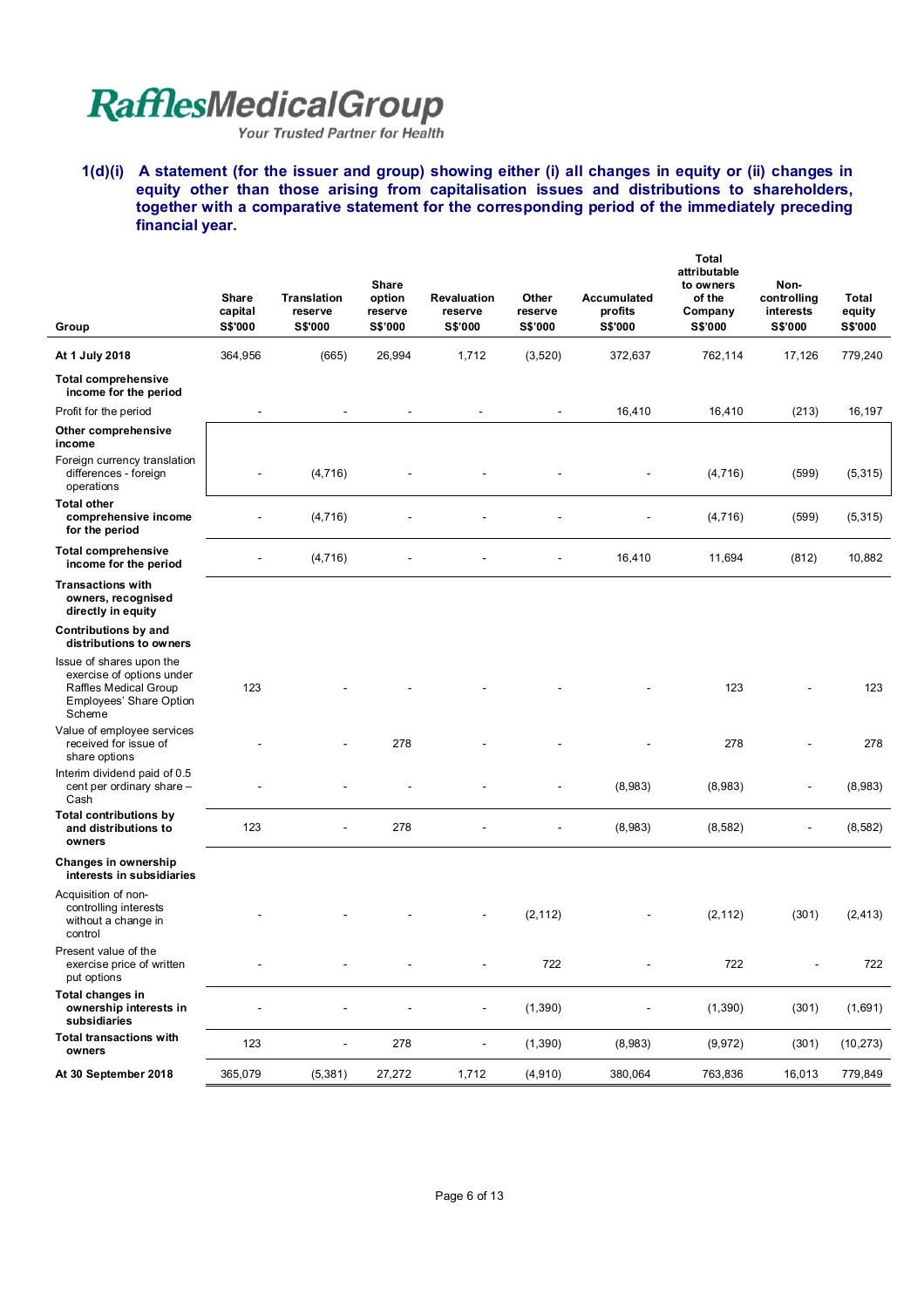Your Trusted Partner for Health

**1(d)(i) A statement (for the issuer and group) showing either (i) all changes in equity or (ii) changes in equity other than those arising from capitalisation issues and distributions to shareholders, together with a comparative statement for the corresponding period of the immediately preceding financial year (Cont'd).** 

| Group                                                                                                                      | <b>Share</b><br>capital<br><b>S\$'000</b> | <b>Translation</b><br>reserve<br><b>S\$'000</b> | Share<br>option<br>reserve<br><b>S\$'000</b> | Revaluation<br>reserve<br><b>S\$'000</b> | Other<br>reserve<br>S\$'000 | <b>Reserve</b><br>for own<br>shares<br><b>S\$'000</b> | Accumulated<br>profits<br><b>S\$'000</b> | Total<br>attributable<br>to owners<br>of the<br>Company<br>S\$'000 | Non-<br>controlling<br>interests<br><b>S\$'000</b> | Total<br>equity<br>S\$'000 |
|----------------------------------------------------------------------------------------------------------------------------|-------------------------------------------|-------------------------------------------------|----------------------------------------------|------------------------------------------|-----------------------------|-------------------------------------------------------|------------------------------------------|--------------------------------------------------------------------|----------------------------------------------------|----------------------------|
| At 1 July 2019                                                                                                             | 393,331                                   | (7,020)                                         | 28,240                                       | 16,367                                   | (4, 719)                    | (202)                                                 | 393,935                                  | 819,932                                                            | 16,020                                             | 835,952                    |
| <b>Total comprehensive</b><br>income for the period                                                                        |                                           |                                                 |                                              |                                          |                             |                                                       |                                          |                                                                    |                                                    |                            |
| Profit for the period                                                                                                      | $\overline{\phantom{a}}$                  | $\overline{\phantom{a}}$                        | $\overline{a}$                               | $\overline{a}$                           | $\overline{\phantom{a}}$    | $\blacksquare$                                        | 13,631                                   | 13,631                                                             | 6                                                  | 13,637                     |
| Other comprehensive<br>income<br>Foreign currency translation                                                              |                                           |                                                 |                                              |                                          |                             |                                                       |                                          |                                                                    |                                                    |                            |
| differences - foreign<br>operations                                                                                        |                                           | (2, 432)                                        |                                              |                                          |                             |                                                       |                                          | (2, 432)                                                           | (335)                                              | (2,767)                    |
| <b>Total other</b><br>comprehensive income<br>for the period                                                               |                                           | (2, 432)                                        |                                              |                                          |                             |                                                       |                                          | (2, 432)                                                           | (335)                                              | (2,767)                    |
| <b>Total comprehensive</b><br>income for the period                                                                        | $\overline{a}$                            | (2, 432)                                        |                                              |                                          |                             |                                                       | 13,631                                   | 11,199                                                             | (329)                                              | 10,870                     |
| <b>Transactions with</b><br>owners, recognised<br>directly in equity                                                       |                                           |                                                 |                                              |                                          |                             |                                                       |                                          |                                                                    |                                                    |                            |
| <b>Contributions by and</b><br>distributions to owners                                                                     |                                           |                                                 |                                              |                                          |                             |                                                       |                                          |                                                                    |                                                    |                            |
| Issue of shares upon the<br>exercise of options under<br>Raffles Medical Group<br><b>Employees' Share Option</b><br>Scheme | 139                                       |                                                 |                                              |                                          |                             |                                                       |                                          | 139                                                                |                                                    | 139                        |
| Repurchase of own shares                                                                                                   |                                           |                                                 |                                              |                                          |                             | (198)                                                 |                                          | (198)                                                              |                                                    | (198)                      |
| Value of employee services<br>received for issue of<br>share options                                                       |                                           |                                                 | 407                                          |                                          |                             |                                                       |                                          | 407                                                                |                                                    | 407                        |
| Interim dividend paid of 0.5<br>cent per ordinary share -<br>Cash                                                          |                                           |                                                 |                                              |                                          |                             |                                                       | (9, 140)                                 | (9, 140)                                                           | -                                                  | (9, 140)                   |
| <b>Total contributions by</b><br>and distributions to<br>owners                                                            | 139                                       |                                                 | 407                                          |                                          |                             | (198)                                                 | (9, 140)                                 | (8,792)                                                            |                                                    | (8, 792)                   |
| Changes in ownership<br>interests in subsidiaries                                                                          |                                           |                                                 |                                              |                                          |                             |                                                       |                                          |                                                                    |                                                    |                            |
| Acquisition of non-<br>controlling interests<br>without a change in<br>control                                             |                                           |                                                 |                                              |                                          |                             |                                                       |                                          |                                                                    |                                                    |                            |
| Present value of the<br>exercise price of written<br>put options                                                           |                                           |                                                 |                                              |                                          | (58)                        | $\overline{\phantom{m}}$                              |                                          | (58)                                                               |                                                    | (58)                       |
| Total changes in<br>ownership interests in<br>subsidiaries                                                                 |                                           |                                                 |                                              | $\overline{\phantom{a}}$                 | (58)                        |                                                       | $\overline{\phantom{a}}$                 | (58)                                                               | ٠                                                  | (58)                       |
| <b>Total transactions with</b><br>owners                                                                                   | 139                                       | $\blacksquare$                                  | 407                                          | $\overline{\phantom{a}}$                 | (58)                        | (198)                                                 | (9, 140)                                 | (8, 850)                                                           | $\overline{\phantom{a}}$                           | (8, 850)                   |
| At 30 September 2019                                                                                                       | 393,470                                   | (9, 452)                                        | 28,647                                       | 16,367                                   | (4, 777)                    | (400)                                                 | 398,426                                  | 822,281                                                            | 15,691                                             | 837,972                    |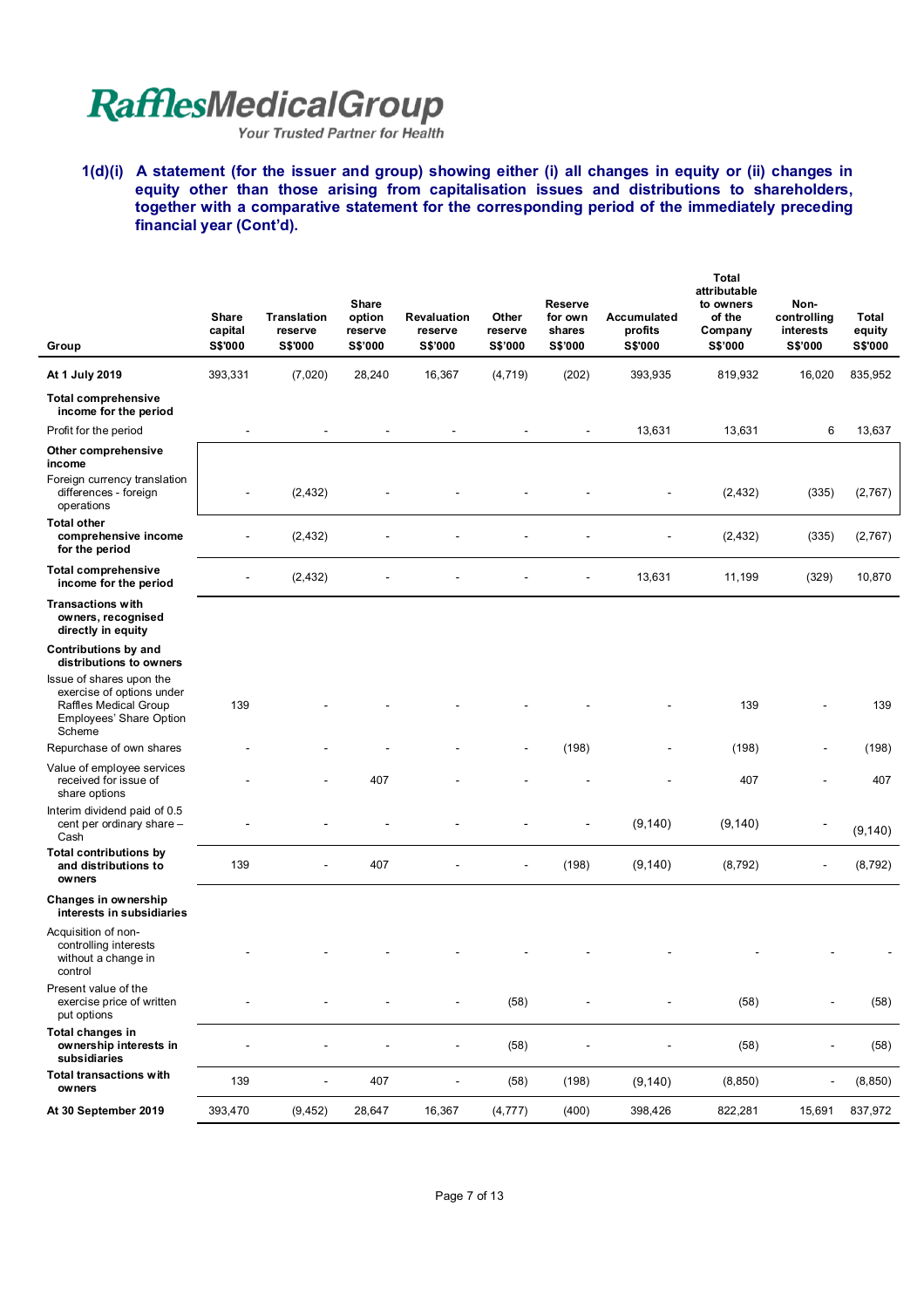Your Trusted Partner for Health

**1(d)(i) A statement (for the issuer and group) showing either (i) all changes in equity or (ii) changes in equity other than those arising from capitalisation issues and distributions to shareholders, together with a comparative statement for the corresponding period of the immediately preceding financial year (Cont'd).** 

| Company                                                                                                              | <b>Share</b><br>capital<br><b>S\$'000</b> | <b>Share</b><br>option<br>reserve<br><b>S\$'000</b> | Reserve for<br>own shares<br><b>S\$'000</b> | Accumulated<br>profits<br><b>S\$'000</b> | Total<br><b>S\$'000</b> |
|----------------------------------------------------------------------------------------------------------------------|-------------------------------------------|-----------------------------------------------------|---------------------------------------------|------------------------------------------|-------------------------|
|                                                                                                                      |                                           |                                                     |                                             |                                          |                         |
| At 1 July 2018                                                                                                       | 364,956                                   | 26,994                                              |                                             | 214,138                                  | 606,088                 |
| Total comprehensive income for the period                                                                            |                                           |                                                     |                                             |                                          |                         |
| Profit for the period                                                                                                |                                           |                                                     |                                             | 50,267                                   | 50,267                  |
| Total comprehensive income for the period                                                                            | $\overline{a}$                            |                                                     | ÷,                                          | 50,267                                   | 50,267                  |
| Transactions with owners, recognised directly<br>in equity                                                           |                                           |                                                     |                                             |                                          |                         |
| Contributions by and distributions to owners                                                                         |                                           |                                                     |                                             |                                          |                         |
| Issue of shares upon the exercise of options under<br>Raffles Medical Group Employees' Share<br><b>Option Scheme</b> | 123                                       |                                                     |                                             |                                          | 123                     |
| Value of employee services received for issue of<br>share options                                                    |                                           | 278                                                 |                                             |                                          | 278                     |
| Interim dividend paid of 0.5 cent per ordinary share<br>– Cash                                                       |                                           |                                                     |                                             | (8,983)                                  | (8,983)                 |
| Total contributions by and distributions to<br>owners                                                                | 123                                       | 278                                                 |                                             | (8,983)                                  | (8,582)                 |
| At 30 September 2018                                                                                                 | 365,079                                   | 27,272                                              |                                             | 255,422                                  | 647,773                 |
| At 1 July 2019                                                                                                       | 393,331                                   | 28,240                                              | (202)                                       | 230,264                                  | 651,633                 |
| Total comprehensive income for the period                                                                            |                                           |                                                     |                                             |                                          |                         |
| Profit for the period                                                                                                |                                           |                                                     |                                             | 1,520                                    | 1,520                   |
| Total comprehensive income for the period                                                                            | ÷                                         | ÷,                                                  | $\overline{a}$                              | 1,520                                    | 1,520                   |
| Transactions with owners, recognised directly<br>in equity                                                           |                                           |                                                     |                                             |                                          |                         |
| Contributions by and distributions to owners                                                                         |                                           |                                                     |                                             |                                          |                         |
| Issue of shares upon the exercise of options under<br>Raffles Medical Group Employees' Share<br>Option Scheme        | 139                                       |                                                     |                                             |                                          | 139                     |
| Repurchase of own shares                                                                                             |                                           |                                                     | (198)                                       |                                          | (198)                   |
| Value of employee services received for issue of                                                                     |                                           | 407                                                 |                                             |                                          | 407                     |
| share options<br>Interim dividend paid of 0.5 cent per ordinary share<br>– Cash                                      |                                           |                                                     |                                             | (9, 140)                                 | (9, 140)                |
| Total contributions by and distributions to<br>owners                                                                | 139                                       | 407                                                 | (198)                                       | (9, 140)                                 | (8,792)                 |
| At 30 September 2019                                                                                                 | 393,470                                   | 28.647                                              | (400)                                       | 222.644                                  | 644.361                 |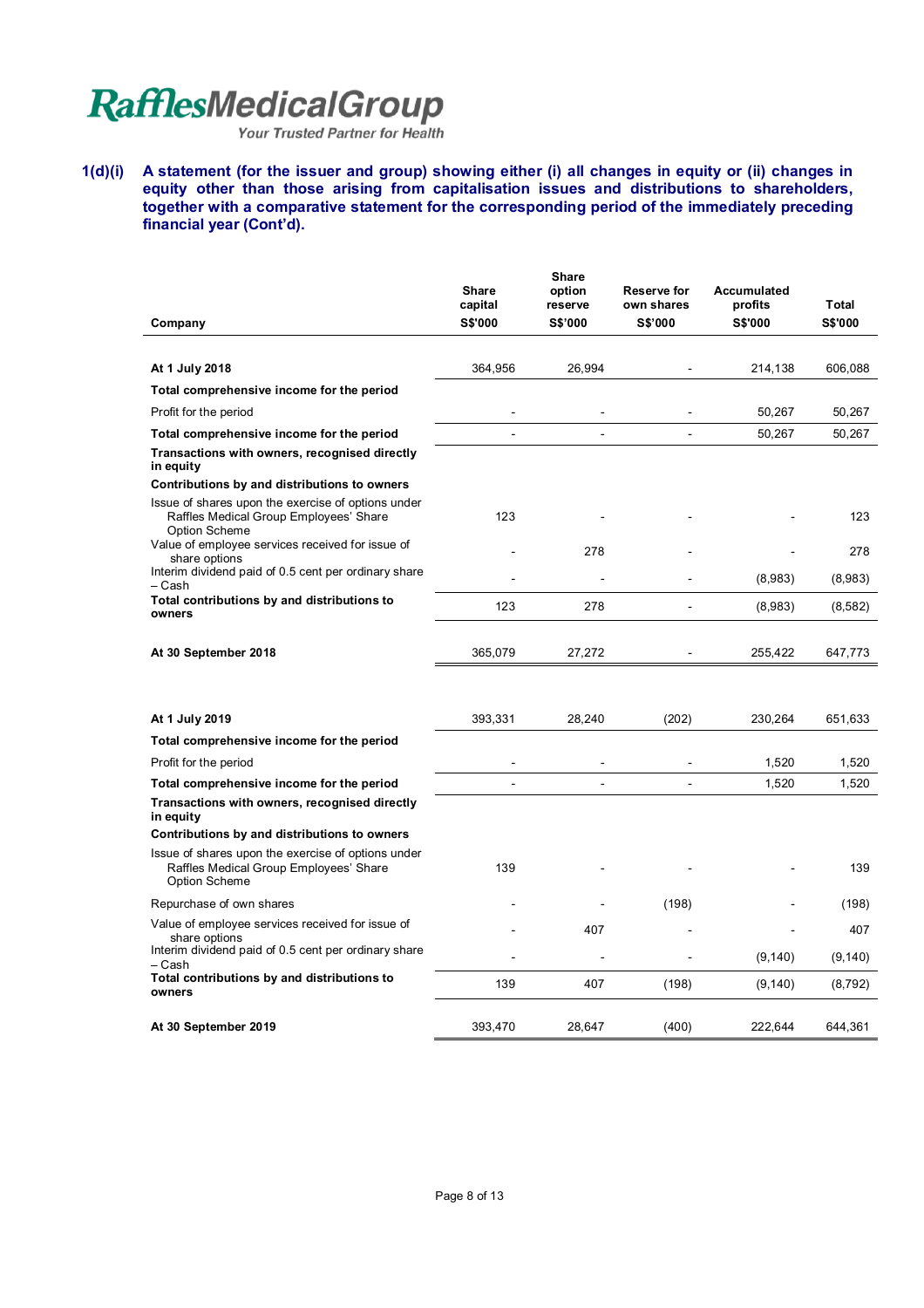**Your Trusted Partner for Health** 

**1(d)(ii) Details of any changes in the company's share capital arising from rights issue, bonus issue, share buy-backs, exercise of share options or warrants, conversion of other issues of equity securities, issue of shares for cash or as consideration for acquisition or for any other purpose since the end of the previous period reported on. State the number of shares that may be issued on conversion of all the outstanding convertibles, if any, against the total number of issued shares excluding treasury shares and subsidiary holdings of the issuer, as at the end of the current financial period reported on and as at the end of the corresponding period of the immediately preceding financial year. State also the number of shares held as treasury shares and the number of subsidiary holdings, if any, and the percentage of the aggregate number of treasury shares and subsidiary holdings held against the total number of shares outstanding in a class that is listed as at the end of the current financial period reported on and as at the end of the corresponding period of the immediately preceding financial year.**

During the third quarter ended 30 September 2019, the Company issued a total of 241,000 new ordinary shares, upon the exercise of options under the Raffles Medical Group Share Option Schemes.

| Exercise price per share    | S\$0.55 | S\$0.73 | S\$0.78 |
|-----------------------------|---------|---------|---------|
| Number of new shares issued | 210,000 | 10.000  | 21,000  |

On 1 July 2019, options to subscribe for 10,000,000 ordinary shares at an exercise price of S\$1.04 were granted to 440 eligible participants pursuant to the Raffles Medical Group (2010) Share Option Scheme.

As at 30 September 2019, there were outstanding options for conversion into 71,731,000 (30 September 2018: 66,328,000) ordinary shares. The Company holds 400,000 treasury shares and there is no subsidiary holdings as at 30 September 2019 (30 September 2018: Nil).

During the third quarter ended 30 September 2019, the Company acquired 200,000 treasury shares.

The treasury shares held by the Company as at 30 September 2019 represent 0.02% (30 September 2018: Nil) of the total number of issued shares (excluding treasury shares).

### **1(d)(iii) To show the total number of issued shares excluding treasury shares as at the end of the current financial period and as at end of the immediately preceding year.**

|                                                   | 30/09/2019    | 31/12/2018    |
|---------------------------------------------------|---------------|---------------|
| Number of issued shares excluding treasury shares | 1,827,858,757 | 1,797,174,400 |

### **1(d)(iv) A statement showing all sales, transfers, cancellation and/or use of treasury shares as at the end of the current financial period reported on.**

|                                 | <b>Number of treasury</b><br>shares |
|---------------------------------|-------------------------------------|
| Balance as at 1 July 2019       | 200,000                             |
| Acquisition of treasury shares  | 200,000                             |
| Balance as at 30 September 2019 | 400.000                             |

### **1(d)(v) A statement showing all sales, transfers, cancellation and/or use of subsidiary holdings as at the end of the current financial period reported on.**

There were no sales, transfers, cancellation and/or use of subsidiary holdings as at 30 September 2019 (30 September 2018: Nil).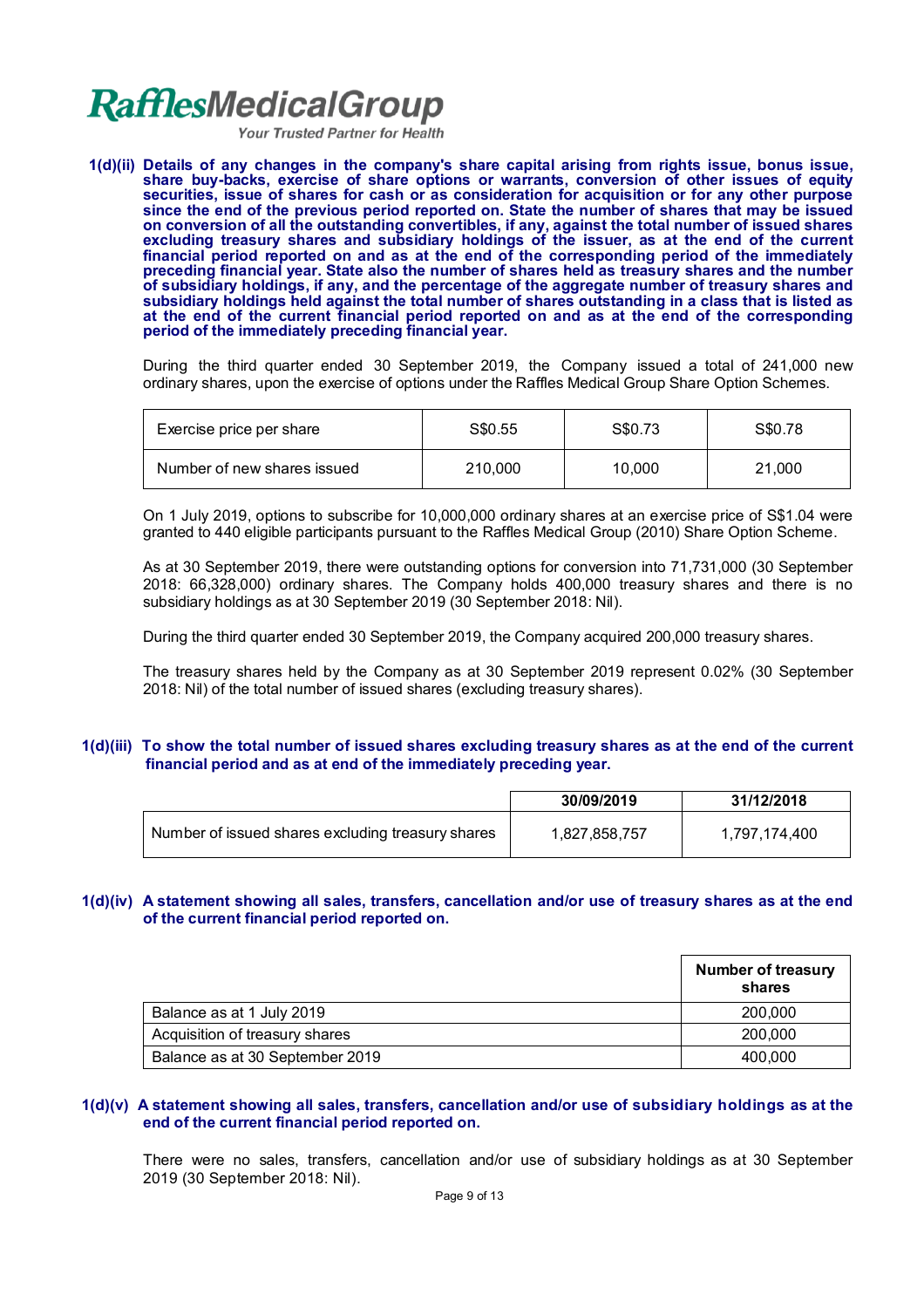Your Trusted Partner for Health

**2. Whether the figures have been audited or reviewed and in accordance with which auditing standard or practice.**

The financial statements on consolidated results for the third quarter ended 30 September 2019 have not been audited or reviewed.

**3. Where the figures have been audited or reviewed, the auditors' report (including any qualifications or emphasis of a matter).**

Not applicable.

#### **4. Whether the same accounting policies and methods of computation as in the issuer's most recently audited annual financial statements have been applied.**

Accounting policies and methods of computation used in the consolidated financial statements for the third quarter ended 30 September 2019 are consistent with those applied in the financial statements for the year ended 31 December 2018, except for the adoption of accounting standards (including its consequential amendments) and interpretations applicable for the financial period beginning 1 January 2019 as disclosed in item 5 below.

### **5. If there are any changes in the accounting policies and methods of computation, including any required by an accounting standard, what has changed, as well as the reasons for, and the effect of, the change.**

The adoption of new and revised standards did not have substantial effect on the financial performance and position of the Group except for the adoption of Singapore Financial Reporting Standards (International) (SFRS(I)) 16 *Leases* which took effect on 1 January 2019, using the modified retrospective approach. In compliance with SFRS(I) 16 *Leases*, the Group has applied the practical expedient to recognise the amount of right-of-use assets equal to the lease liabilities, adjusted by the amount of accrued lease payment related to that lease recognised in the statement of financial position immediately before 1 January 2019.

### **6. Earnings per ordinary share of the group for the current financial period reported on and the corresponding period of the immediately preceding financial year, after deducting any provision for preference dividends.**

|                                                                    | <b>Third Quarter</b> |              | Year-To-Date |            |
|--------------------------------------------------------------------|----------------------|--------------|--------------|------------|
|                                                                    | Q3 2019              | Q3 2018      | 30/09/2019   | 30/09/2018 |
| Earnings per ordinary share for the<br>year based on 1(a) above :- |                      |              |              |            |
| (i) Basic earnings per share [A]                                   | $0.75$ cents         | $0.91$ cents | 2.30 cents   | 2.76 cents |
| (ii) Diluted earnings per share [B]                                | $0.74$ cents         | $0.91$ cents | 2.29 cents   | 2.75 cents |

- [A] The calculation of earnings per ordinary share for the quarter and 9 months ended 30 September 2019 were based on weighted average number of shares 1,827,891,866 (Q3 2018: 1,796,636,030) and 1,808,428,635 (9 months ended 30 September 2018: 1,780,168,788) respectively in issue during the period.
- [B] The calculation of earnings per ordinary share (on a fully diluted basis) for the quarter and 9 months ended 30 September 2019 were based on weighted average number of shares of 1,830,194,890 (Q3 2018: 1,800,197,648) and 1,810,999,947 (9 months ended 30 September 2018: 1,784,152,159) respectively in issue during the period.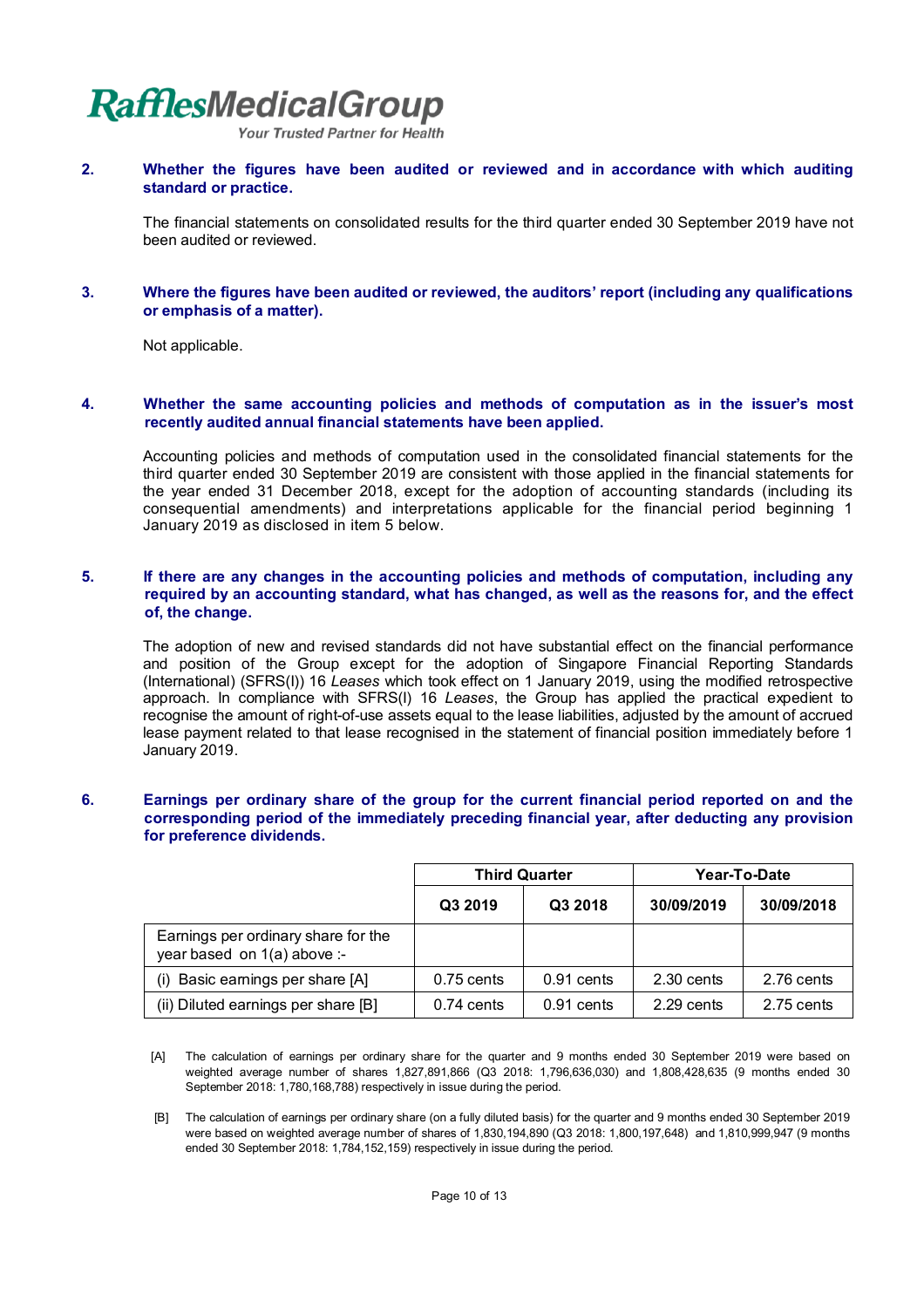**Your Trusted Partner for Health** 

### **7. Net asset value (for the issuer and group) per ordinary share based on the total number of issued shares excluding treasury shares of the issuer at the end of the:-**

### **(a) current financial period reported on; and**

**(b) immediately preceding financial year.**

|                                        | Group       |             | Company     |             |
|----------------------------------------|-------------|-------------|-------------|-------------|
|                                        | 30/09/2019  | 31/12/2018  | 30/09/2019  | 31/12/2018  |
| Net asset value per ordinary share [C] | 44.99 cents | 44.54 cents | 35.25 cents | 36.50 cents |

- [C] The calculation of net asset value per ordinary share was based on 1,827,858,757 shares as at 30 September 2019 (31 December 2018: 1,797,174,400).
- **8. A review of the performance of the group, to the extent necessary for a reasonable understanding of the group's business. It must include a discussion of the following:-**
	- **(a) any significant factors that affected the turnover, costs, and earnings of the group for the current financial period reported on, including (where applicable) seasonal or cyclical factors; and**
	- **(b) any material factors that affected the cash flow, working capital, assets or liabilities of the group during the current financial period reported on.**

The Group's revenue grew **7.8%** from **S\$121.0** million in Q3 2018 to **S\$130.5** million in Q3 2019. Revenue from Healthcare Services grew by **9.5%** and Hospital Services increased by **7.0%**. The increase in revenue from Healthcare Services division was the result of securing more insurance contracts and corporate clients. The growth in revenue from the Hospital Services division was contributed by increased patient load.

Earnings before interest, taxes, depreciation and amortisation (**EBITDA**) of the Group increased by **1.4%** from **S\$23.9** million in Q3 2018 to **S\$24.3** million in Q3 2019. Net profit after tax for Q3 2019 decreased **15.8%** to **S\$13.6** million due to gestation losses for *RafflesHospital Chongqing* (**RHCQ**). The gestation loss for RHCQ was **S\$2.6** million at the EBITDA level in Q3 2019. Excluding the results of RHCQ, EBITDA would have increased by **12.1%** as compared to Q3 2018 and net profit after tax would have grown by **4.8%**.

The Group has a healthy cash position of **S\$116.9** million as at 30 September 2019 due to strong operating cashflows generated from the business operations. This was after accounting for the payment of **S\$17.4** million for fixed assets under development as well as capital expenditure in the third quarter of this year.

The building structure of *RafflesHospital Shanghai* was completed in May 2019. The interior fit-out and purchase of major equipment is now underway. Recruitment of the hospital opening team has begun.

*RafflesMedicalGroup* has been awarded the "Most Outstanding Company in Singapore – Healthcare Sector" for 2019 by Asiamoney.

### **9. Where a forecast, or a prospect statement, has been previously disclosed to shareholders, any variance between it and the actual results.**

The current financial period's results are in line with the Directors' expectations as disclosed in the Group's Q2 2019 results announcement.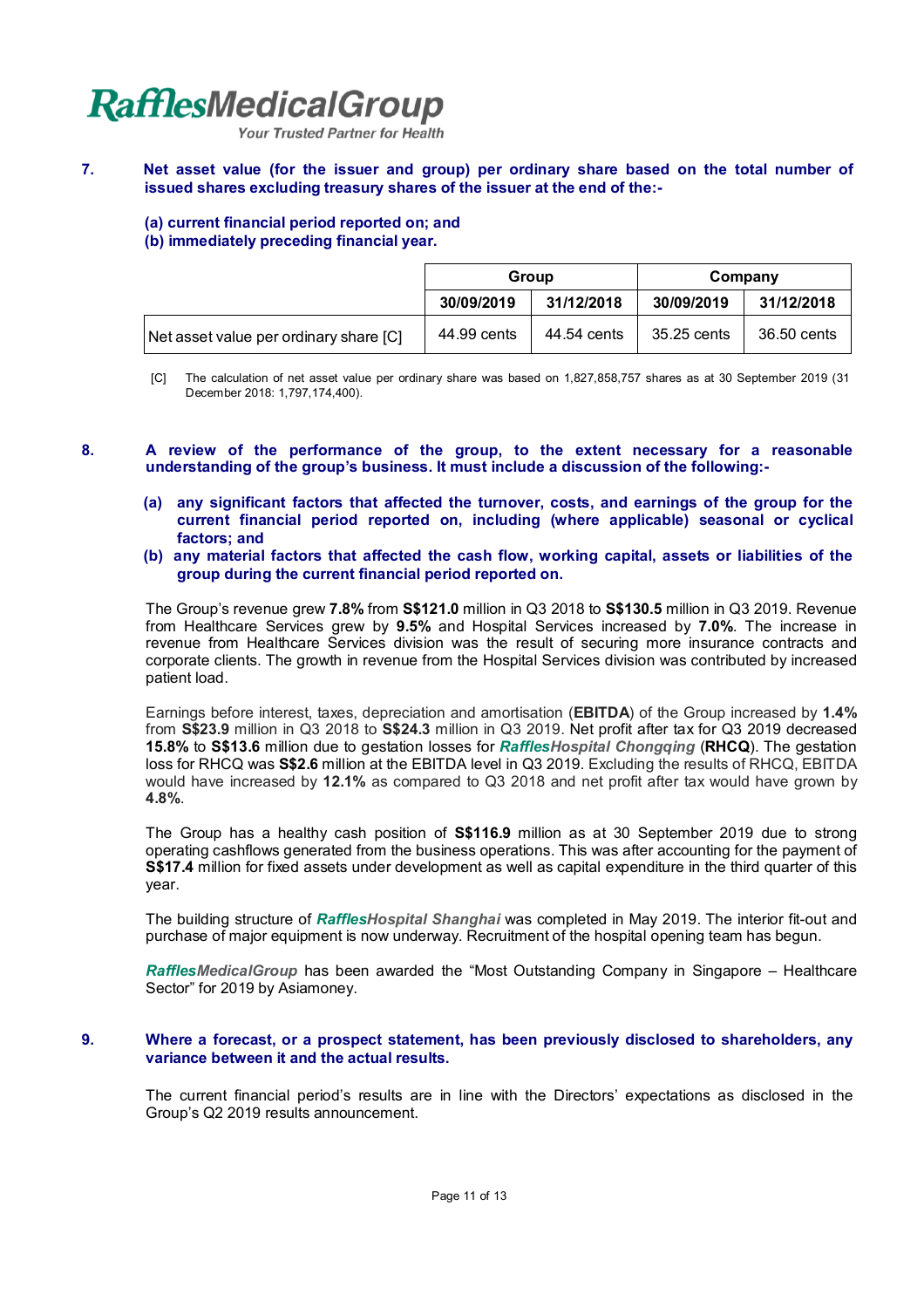**Your Trusted Partner for Health** 

### **10. A commentary at the date of the announcement of the significant trends and competitive conditions of the industry in which the group operates and any known factors or events that may affect the group in the next reporting period and the next 12 months.**

*RafflesHospital Chongqing* is now operating round the clock and staffed by a team of multi-disciplinary international and local doctors.

*RafflesConnect,* a secured personal healthcare platform that facilitates healthcare access, engagement and information, was launched in January 2019. Patients can consult a *RafflesMedical* doctor 24/7 via tele-consultation and have their medication delivered to them.

*RafflesHospital Singapore* continues to enhance its services and care to its patients. The state of the art Da Vinci Robot Assisted Surgery System will be added to our service offerings. Professional care will be delivered within our Quality and Audit framework which are aligned with the Ministry of Health (MOH), Joint Commission International (JCI) and Mayo indices.

*RafflesHealthinsurance* is investing in digital marketing initiatives to raise awareness and expand our retail customer base. *RafflesHealthinsurance* continues to make headway in growing employee benefit business.

Based on the current conditions and barring unforeseen circumstances, the Group is expected to remain profitable in 2019 despite gestation losses for *RafflesHospital Chongqing*.

### **11. Dividend**

### **(a) Current Financial Period Reported On**

**Any dividend declared for the current financial period reported on?** No

**(b) Corresponding Period of the Immediately Preceding Financial Year**

**Any dividend declared for the corresponding period of the immediately preceding financial year?** No

 **(c) Date payable**

Not applicable.

**(d) Books closure date**

Not applicable.

### **12. If no dividend has been declared/recommended, a statement to that effect.**

No dividend has been declared or recommended for the third quarter ended 30 September 2019.

#### **13. If the group has obtained a general mandate from shareholders for Interested Parties Transactions (IPTs), the aggregate value of such transactions as required under Rule 920(1)(a)(ii). If no IPT mandate has been obtained, a statement to that effect.**

The Company did not obtain a general mandate from shareholders for IPTs.